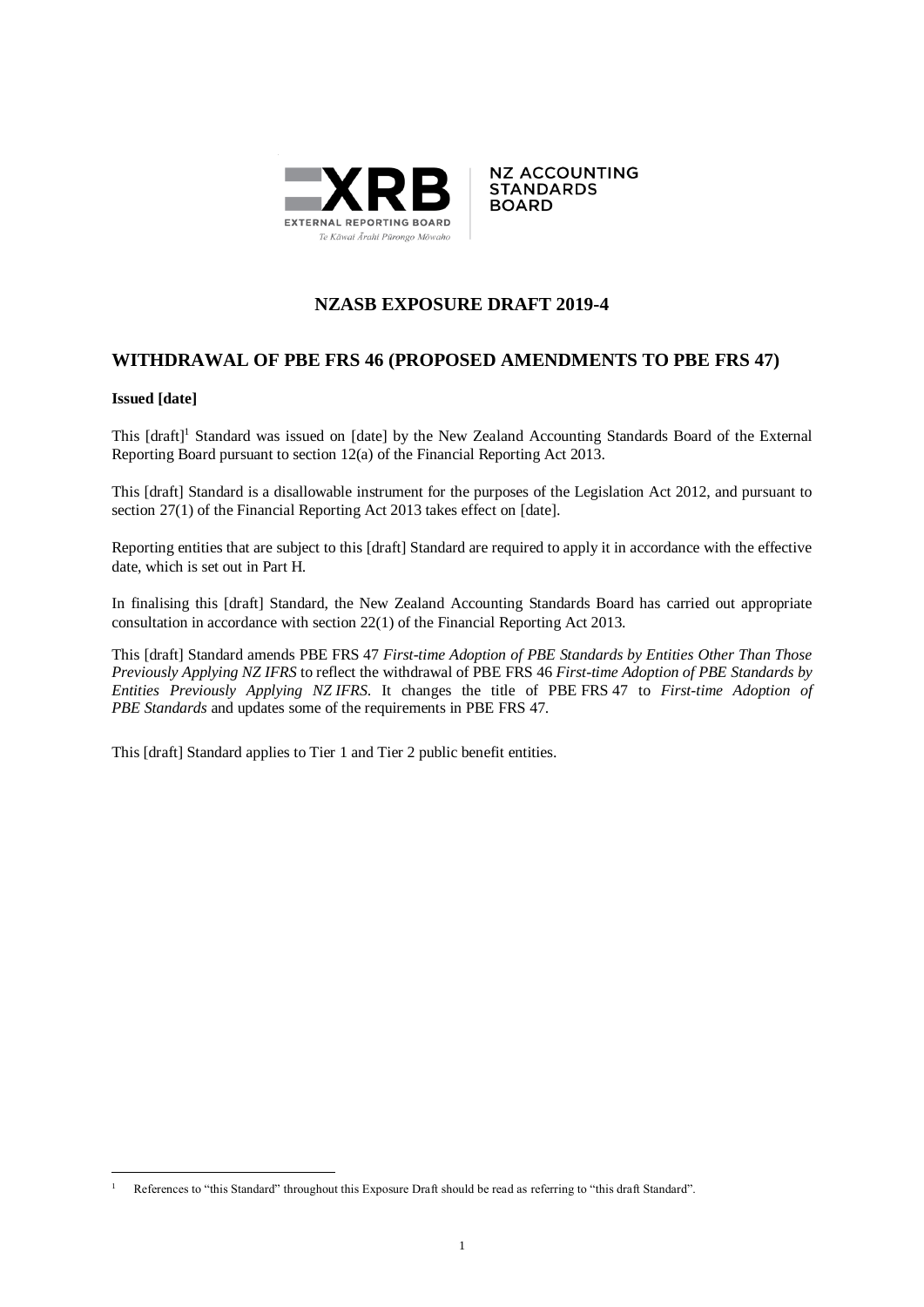### **COPYRIGHT**

© External Reporting Board (XRB) 2019

This XRB Standard contains International Financial Reporting Standards (IFRS®) Foundation copyright material. Reproduction within New Zealand in unaltered form (retaining this notice) is permitted for personal and non-commercial use subject to the inclusion of an acknowledgement of the source.

Requests and enquiries concerning reproduction and rights for commercial purposes within New Zealand should be addressed to the Chief Executive, External Reporting Board at the following email address: [enquiries@xrb.govt.nz](mailto:enquiries@xrb.govt.nz) and the IFRS Foundation at the following email address: permissions@ifrs.org.

All existing rights (including copyrights) in this material outside of New Zealand are reserved by the IFRS Foundation. Further information and requests for authorisation to reproduce for commercial purposes outside New Zealand should be addressed to the IFRS Foundation.

ISBN

#### Copyright

IFRS Standards are issued by the International Accounting Standards Board 7 Westferry Circus, Canary Wharf, London, E14 4HD, United Kingdom. Tel: +44 (0)20 7246 6410 Fax: +44 (0)20 7246 6411 Email: [info@ifrs.org](mailto:info@ifrs.org) Web: [www.ifrs.org](http://www.ifrs.org/)

**Copyright © International Financial Reporting Standards Foundation** All rights reserved.

Reproduced and distributed by the External Reporting Board with the permission of the IFRS Foundation.

This English language version of the IFRS Standards is the copyright of the IFRS Foundation.

- 1. The IFRS Foundation grants users of the English language version of IFRS Standards (Users) the permission to reproduce the IFRS Standards for
	- (i) the User's Professional Use, or
	- (ii) private study and education

**Professional Use**: means use of the English language version of the IFRS Standards in the User's professional capacity in connection with the business of providing accounting services for the purpose of application of IFRS Standards for preparation of financial statements and/or financial statement analysis to the User's clients or to the business in which the User is engaged as an accountant.

For the avoidance of doubt, the abovementioned usage does not include any kind of activities that make (commercial) use of the IFRS Standards other than direct or indirect application of IFRS Standards, such as but not limited to commercial seminars, conferences, commercial training or similar events.

- 2. For any application that falls outside Professional Use, Users shall be obliged to contact the IFRS Foundation for a separate individual licence under terms and conditions to be mutually agreed.
- 3. Except as otherwise expressly permitted in this notice, Users shall not, without prior written permission of the Foundation have the right to license, sublicense, transmit, transfer, sell, rent, or otherwise distribute any portion of the IFRS Standards to third parties in any form or by any means, whether electronic, mechanical or otherwise either currently known or yet to be invented.
- 4. Users are not permitted to modify or make alterations, additions or amendments to or create any derivative works, save as otherwise expressly permitted in this notice.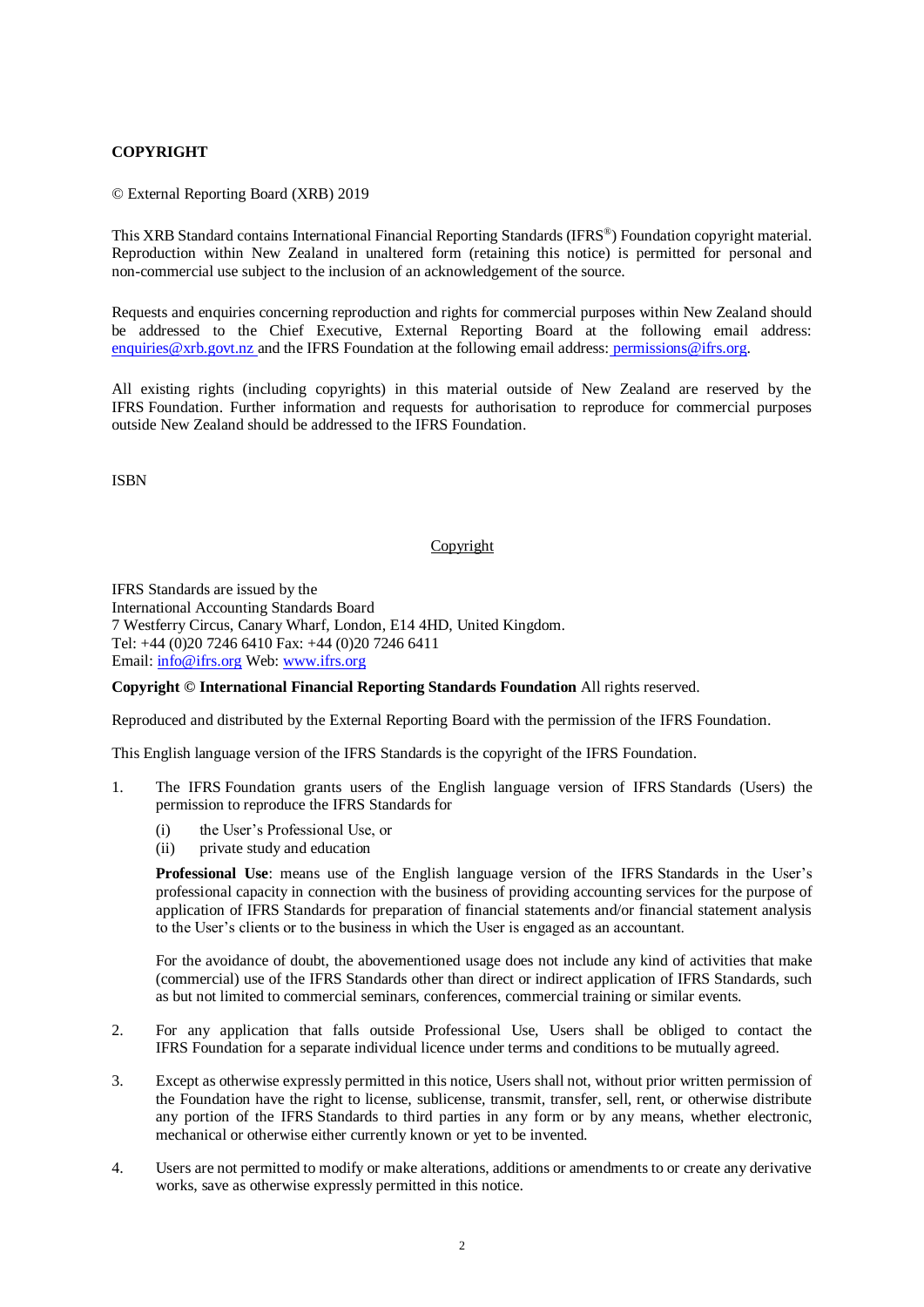5. Commercial reproduction and use rights are strictly prohibited. For further information please contact the IFRS Foundation at [permissions@ifrs.org.](mailto:permissions@ifrs.org)

The authoritative text of IFRS Standards is that issued by the International Accounting Standards Board in the English language. Copies may be obtained from the IFRS Foundation's Publications Department.

Please address publication and copyright matters in English to: IFRS Foundation Publications Department 7 Westferry Circus, Canary Wharf, London, E14 4HD, United Kingdom. Tel: +44 (0)20 7246 6410 Fax: +44 (0)20 7246 6411 Email: [publications@ifrs.org](mailto:publications@ifrs.org) Web: [www.ifrs.org](http://www.ifrs.org/)

#### Trade Marks



The IFRS Foundation logo, the IASB logo, the IFRS for SMEs logo, the "Hexagon Device", "IFRS Foundation", "eIFRS", "IAS", "IASB", "IFRS for SMEs", "IASs", "IFRS", "IFRSs", "International Accounting Standards" and "International Financial Reporting Standards", "IFRIC" and "SIC" are **Trade Marks** of the IFRS Foundation.

#### Disclaimer

The authoritative text of the IFRS Standards is reproduced and distributed by the External Reporting Board in respect of their application in New Zealand. The International Accounting Standards Board, the Foundation, the authors and the publishers do not accept responsibility for loss caused to any person who acts or refrains from acting in reliance on the material in this publication, whether such loss is caused by negligence or otherwise.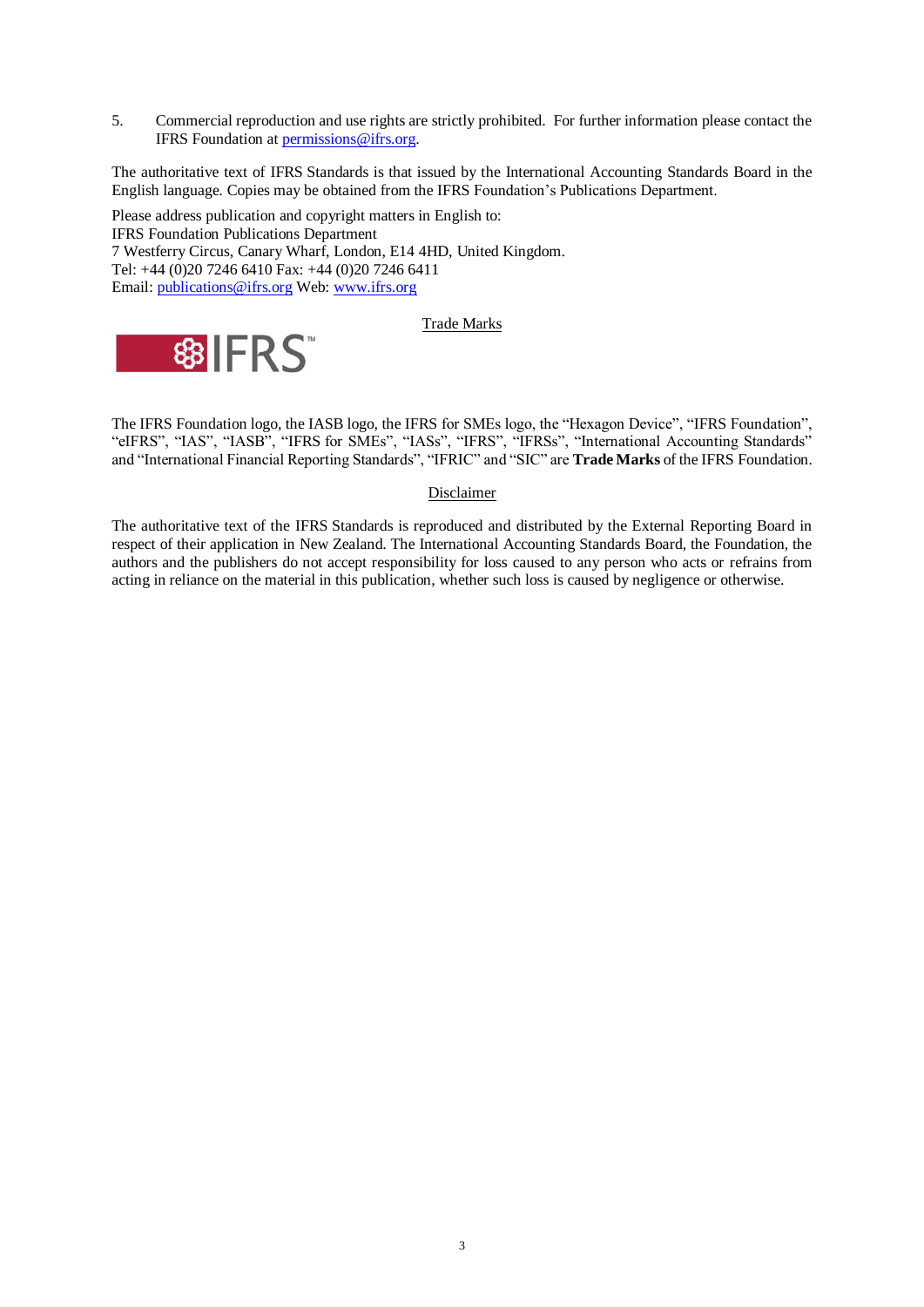## **CONTENTS**

|         |                                                                                          | from page |
|---------|------------------------------------------------------------------------------------------|-----------|
| Part A: | Introduction                                                                             | 5         |
| Part B: | <b>Scope</b>                                                                             | 5         |
| Part C: | <b>Withdrawal of PBE FRS 46</b>                                                          | 5         |
| Part D: | <b>Amendments to PBE FRS 47</b>                                                          | 5         |
| Part E: | <b>Amendments to other PBE Standards</b>                                                 | 11        |
|         | PBE IPSAS 3 Accounting Policies, Changes in Accounting Estimates<br>and Frrors           | 11        |
|         | PBE IPSAS 39 Employee Benefits                                                           | $12 \,$   |
|         | <b>PBE IPSAS 40 PBE Combinations</b>                                                     | $12 \,$   |
|         | <b>PBE IPSAS 41 Financial Instruments</b>                                                | 13        |
|         | <b>PBE FRS 42 Prospective Financial Statements</b>                                       | 13        |
|         | <b>XRB A1 Application of the Accounting Standards Framework</b>                          | 14        |
| Part F: | Amendments to EG A1 Guide to Application of the Accounting<br><b>Standards Framework</b> | 14        |
| Part G  | Changing heading levels in PBE FRS 47                                                    | 14        |
| Part H: | <b>Effective Date</b>                                                                    | 15        |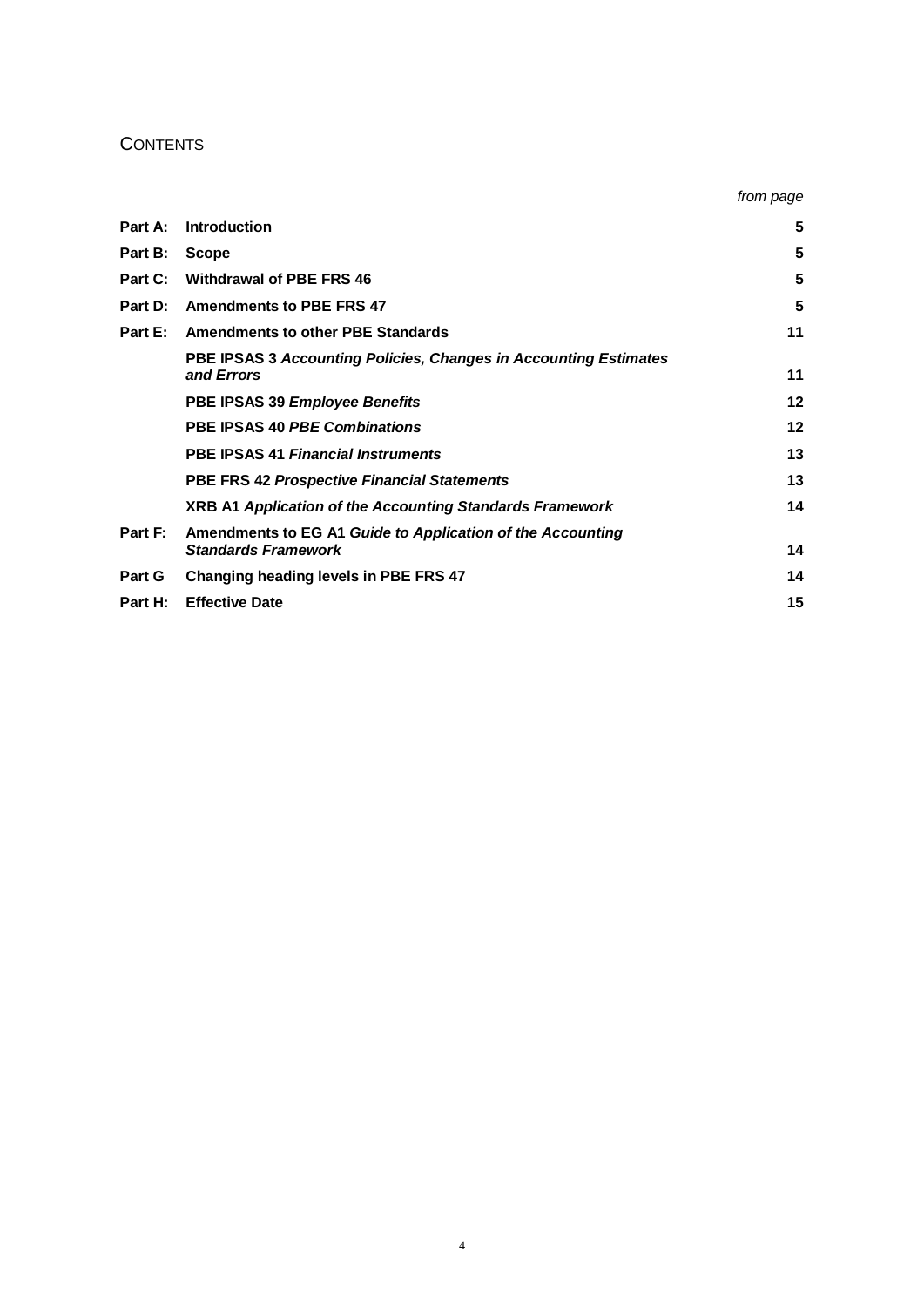# **Part A: Introduction**

This [draft] Standard amends PBE FRS 47 *First-time Adoption of PBE Standards by Entities Other Than Those Previously Applying NZ IFRS* to reflect the withdrawal of PBE FRS 46 *First-time Adoption of PBE Standards by Entities Previously Applying NZ IFRS* and to update some of the requirements in PBE FRS 47.

The amendments:

- (a) Amend the title of PBE FRS 47. The amended title is *First-time Adoption of PBE Standards*;
- (b) Remove references to PBE FRS 46 and the requirements in that Standard; and
- (c) Make editorial corrections.

# **Part B: Scope**

**This Standard applies to Tier 1 and Tier 2 public benefit entities.**

# **Part C: Withdrawal of PBE FRS 46**

In conjunction with the issue of this amending standard, PBE FRS 46 *First-time Adoption of PBE Standards by Entities Previously Applying NZ IFRS* is withdrawn. The effective date of the revocation of PBE FRS 46 is the same as the effective date of this amending standard [proposed date is 1 January 2021].

# **Part D: Amendments to PBE FRS 47**

On the cover page of the Standard, the title of PBE FRS 47 is amended and a sentence is added at the bottom of the page. New text is underlined and deleted text is struck through.

### **PUBLIC BENEFIT ENTITY FINANCIAL REPORTING STANDARD 47 FIRST-TIME ADOPTION OF PBE STANDARDS BY ENTITIES OTHER THAN THOSE PREVIOUSLY APPLYING NZ IFRS (PBE FRS 47)**

…

This Standard, when applied, supersedes PBE FRS 47 *First-time Adoption of PBE Standards by Entities Other Than Those Previously Applying NZ IFRS* issued in May 2013.

In [date] the title of this Standard was changed to *First-time Adoption of PBE Standards.*

In the rubric, the title of PBE FRS 47 is amended. Deleted text is struck through.

Public Benefit Entity Financial Reporting Standard 47 *First-time Adoption of PBE Standards by Entities Other Than Those Previously Applying NZ IFRS* is set out in paragraphs  $1-4347$  and Appendices A–D. ...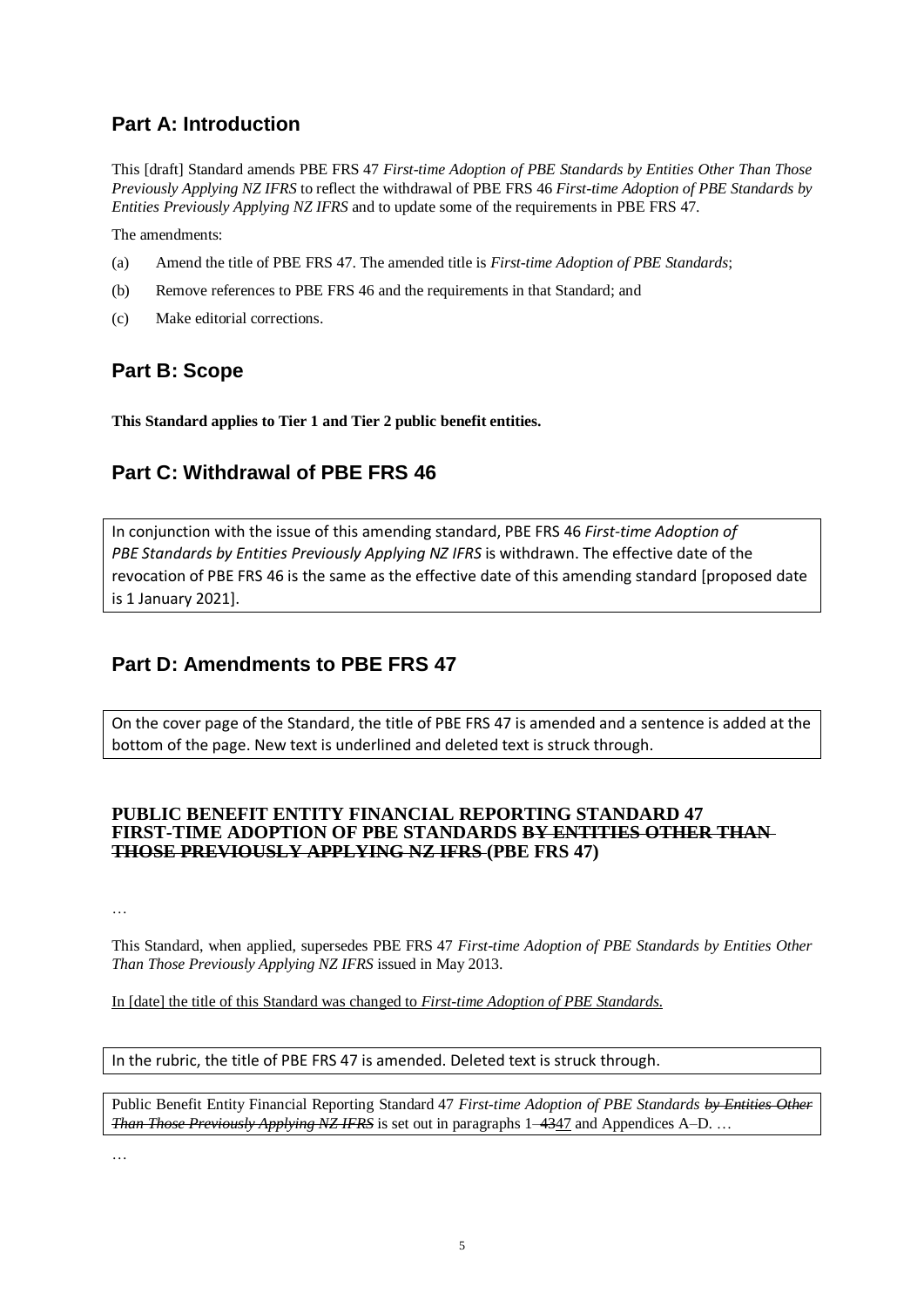Paragraphs 4 and 6 are amended. New text is underlined and deleted text is struck through. Paragraphs 5 and 5.1 are shown for context.

#### **Tier 1 Entities**

- 4. **Subject to paragraph 5.1, a Tier 1 entity that has not previously applied NZ IFRS PBE, NZ IFRS, NZ IFRS Diff Rep or NZ IFRS RDR in the immediately preceding period shall apply this PBE Standard in:** 
	- (a) **Its first set of financial statements under PBE Standards;**
	- (b) **Each interim financial report, if any, that it presents in accordance with PBE IAS 34** *Interim Financial Reporting* **for part of the period covered by its first set of financial statements under PBE Standards; and**
	- (c) **Its first set of prospective financial statements presented in accordance with PBE FRS 42**  *Prospective Financial Statements* **where an entity presents such statements prior to presenting its first set of financial statements under PBE Standards.**
- 5. A Tier 1 entity's first set of financial statements under PBE Standards is the first annual financial statements in which the entity adopts PBE Standards by a statement that the financial statements have been prepared in accordance with PBE Standards. Financial statements prepared in accordance with PBE Standards are an entity's first set of financial statements under PBE Standards if, for example, the entity:
	- (a) Presented its most recent previous financial statements in accordance with requirements that are not consistent with PBE Standards in all respects;
	- (b) Prepared financial statements in accordance with PBE Standards for internal use only, without making them available to the entity's owners or any other external users; or
	- (c) Did not present financial statements for previous periods.
- 5.1 This Standard does not apply when a Tier 1 entity presented financial statements in its most recent previous reporting period that contained a statement of compliance with PBE Standards RDR.
- 6. Notwithstanding the requirements in paragraphs 4 and 5, a Tier 1 entity that has applied PBE Standards in a previous period, but not in its most recent financial statements, shall either apply this Standard or else apply PBE Standards retrospectively in accordance with PBE IPSAS 3 *Accounting Policies, Changes in Accounting Estimates and Errors* as if the entity had never stopped applying PBE Standards.

Paragraphs RDR 8.1 and RDR 8.4 are amended. New text is underlined and deleted text is struck through. Paragraphs RDR 8.2 and RDR 8.3 are shown for context.

RDR 8.1 **Subject to paragraph RDR 8.3, a Tier 2 entity that has not previously applied NZ IFRS PBE, NZ IFRS, NZ IFRS Diff Rep or NZ IFRS RDR in the immediately preceding period shall apply this PBE Standard in:** 

- (a) **Its first set of financial statements under PBE Standards RDR;**
- (b) **Each interim financial report, if any, that it presents in accordance with PBE IAS 34** *Interim Financial Reporting* **for part of the period covered by its first set of financial statements under PBE Standards RDR; and**
- (c) **Its first set of prospective financial statements presented in accordance with PBE FRS 42 where an entity presents such statements prior to presenting its first set of financial statements under PBE Standards RDR.**
- RDR 8.2 A Tier 2 entity's first set of financial statements under PBE Standards RDR is the first annual financial statements in which the entity adopts PBE Standards RDR by a statement that the financial statements have been prepared in accordance with PBE Standards RDR. Financial statements prepared in accordance with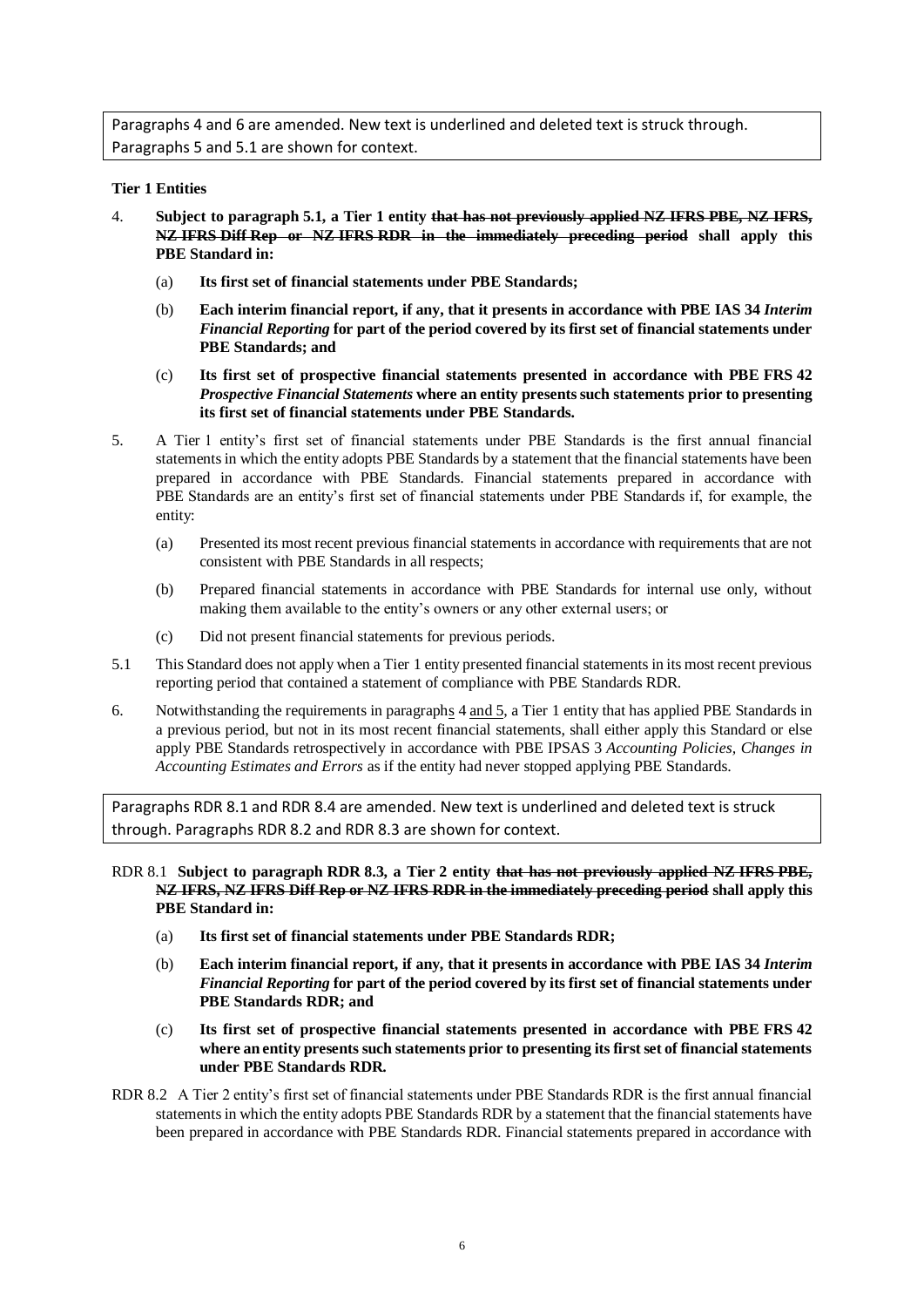PBE Standards RDR are an entity's first set of financial statements under PBE Standards RDR if, for example, the entity:

- (a) Presented its most recent previous financial statements in accordance with requirements that are not consistent with PBE Standards RDR in all respects;
- (b) Prepared financial statements in accordance with PBE Standards RDR for internal use only, without making them available to the entity's owners or any other external users; or
- (c) Did not present financial statements for previous periods.
- RDR 8.3 This Standard does not apply when a Tier 2 entity presented financial statements in its most recent previous reporting period that contained a statement of compliance with PBE Standards.
- RDR 8.4 Notwithstanding the requirements in paragraphs RDR 8.1 and RDR 8.2, a Tier 2 entity that has applied PBE Standards RDR in a previous period, but not in its most recent previous financial statements, shall either apply this Standard or else apply PBE Standards RDR retrospectively in accordance with PBE IPSAS 3 *Accounting Policies, Changes in Accounting Estimates and Errors* as if the entity had never stopped applying PBE Standards RDR.

The definitions in paragraph 9 are amended. A sentence is added at the end of paragraph 9. New text is double underlined. Deleted text is struck through.

### **Definitions**

9. **The following terms are used in this Standard with the meanings specified:**

**For the purposes of this Standard, date Date of transition to PBE Standards:**

- (a) …
- …

**NZ IFRS are Standards and Interpretations issued by the External Reporting Board (XRB) or the New Zealand Accounting Standards Board of the XRB comprising:**

- (a) **New Zealand equivalents to:**
	- (i) **International Financial Reporting Standards;**
	- (ii) **International Accounting Standards;**
	- (iii) **IFRIC Interpretations; and**
	- (iv) **SIC Interpretations; and**

(b) **Domestic Financial Reporting Standards.** 

**NZ IFRS Diff Rep comprises NZ IFRS with differential reporting recognition, measurement and disclosure concessions.** 

**NZ IFRS PBE comprises NZ IFRS with PBE modifications.**

**NZ IFRS RDR comprises NZ IFRS with disclosure concessions for Tier 2 for-profit entities.** …

**PBE Standards Reduced Disclosure Regime (PBE Standards RDR) comprises PBE Standards with disclosure concessions for Tier 2 public benefit entities.**

**Previous GAAP is the basis of accounting that a first-time adopter used immediately before adopting PBE Standards or PBE Standards RDR. Previous GAAP refers to any basis of accounting previously used by a first-time adopter, including the Tier 4 PBE Accounting Requirements and the basis of accounting used in special purpose financial reports.**

…

**Terms defined in other PBE Standards are used in this Standard with the same meaning as in those standards, and are reproduced in the Glossary of Defined Terms published separately.**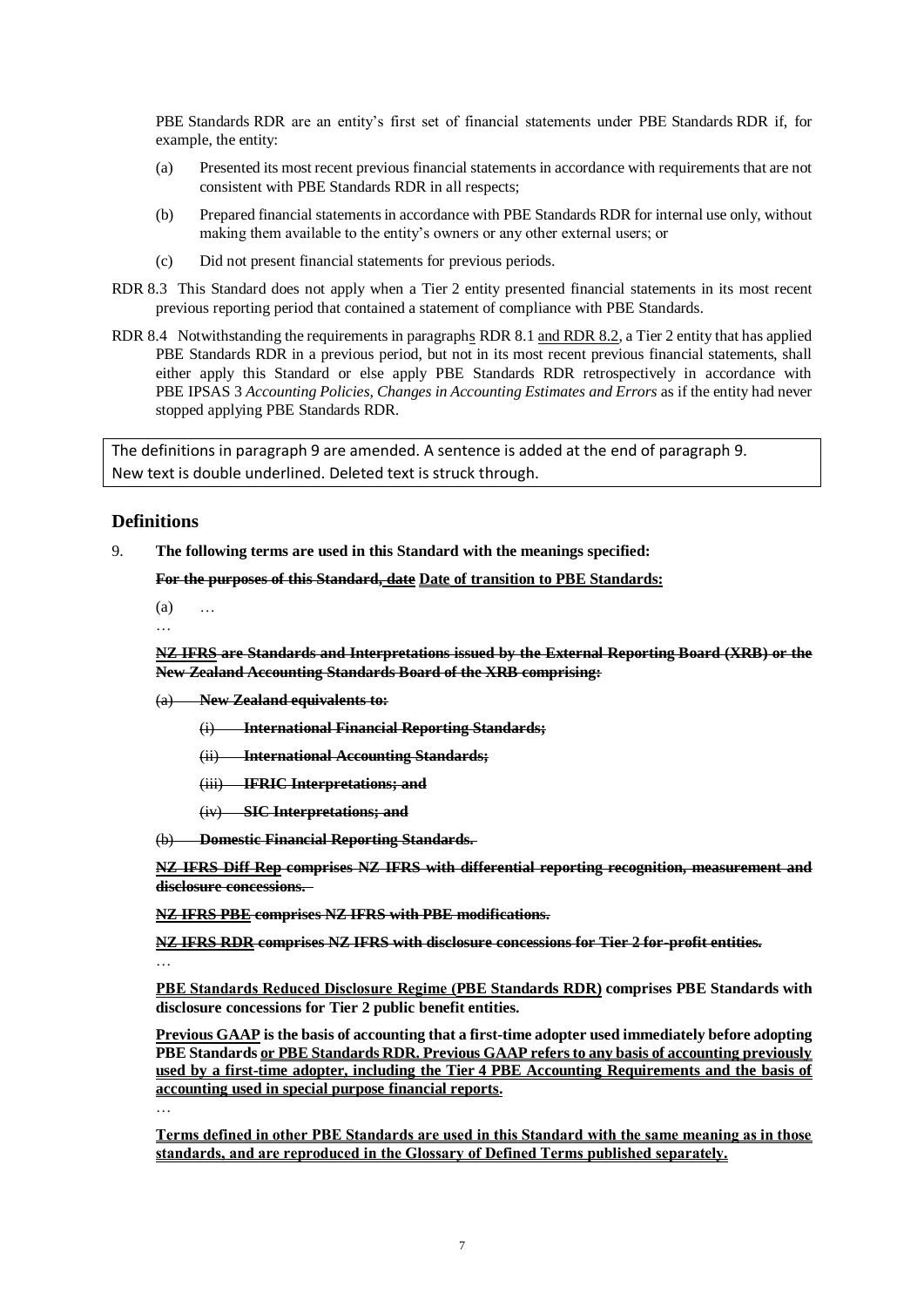Paragraphs 13, 14, 16 and 22 are amended. New text is underlined and deleted text is struck through.

- 13. The transitional provisionsin other PBE Standards apply to changes in accounting policies made by an entity that already uses PBE Standards; they do not apply to a first-time adopter's transition to PBE Standards, except as specified in Appendices A–CD.
- 14. **Except as described in paragraphs 18–23 and Appendices A–CD, an entity shall, in its opening statement of financial position under PBE Standards:** 
	- (a) …

…

…

- 16. **This Standard establishes two categories of exceptions to the principle that an entity's opening statement of financial position under PBE Standards shall comply with each PBE Standard:** 
	- $(a)$
	- (b) **Appendices B–CD grant exemptions from some requirements of other PBE Standards.**
- 22. **An entity may elect to use one or more of the exemptions contained in Appendices B–CD. An entity shall not apply these exemptions by analogy to other items.**

Paragraph RDR 30.1 is amended. New text is underlined and deleted text is struck through.

RDR 30.1 A Tier 2 entity's first PBE Standards RDR financial statements shall include reconciliations of its net assets/equity reported in accordance with previous GAAP to its net assets/equity in accordance with PBE Standards RDR for both (i) the date of transition to PBE Standards RDR, and (ii) the end of the latest period presented in the entity's most recent annual financial statements in accordance with previous GAAP.

Paragraph 42.7 is amended. New text is underlined and deleted text is struck through.

42.7 *2018 Omnibus Amendments to PBE Standards***, issued in November 2018, amended paragraph C1 and added paragraph C3233. An entity shall apply those amendments when it applies Appendix A of PBE IPSAS 4** *The Effects of Changes in Foreign Exchange Rates***.**

Paragraph 42.9 is amended. New text is underlined and deleted text is struck through.

42.9 **PBE IPSAS 41** *Financial Instruments***, issued in March 2019, amended paragraphs 36, 42.5, A1–A6, C1, C11, C12, C16 and C17, and added paragraphs 36A, RDR36.1, A8–A8G, A9, C16A–C16C, C32, and D5–D6E1 and E2. An entity shall apply those amendments when it applies PBE IPSAS 41**.

Paragraph 42.12 is added. New text is underlined.

42.12 *Withdrawal of PBE FRS 46* **(Amendments to PBE FRS 47), issued in [date], amended the title of PBE FRS 47 to reflect the withdrawal of PBE FRS 46** *First-time Adoption of PBE Standards by Entities Previously Applying NZ IFRS***. It also amended paragraphs 4, 6, RDR 8.1, RDR 8.4, 9, 13, 14, 16, 22, RDR 30.1, 42.7, 42.9 and A8D. An entity shall apply the amendments to paragraphs 4, 6, RDR 8.1, RDR 8.4, 9, 13, 14, 16, 22, RDR 30.1 and 42.7 to annual financial statements covering periods beginning on or after 1 January 2021. Earlier application is permitted. An entity shall apply the amendments to paragraphs 42.9, A8D, D5 and D6 when it applies PBE IPSAS 41.**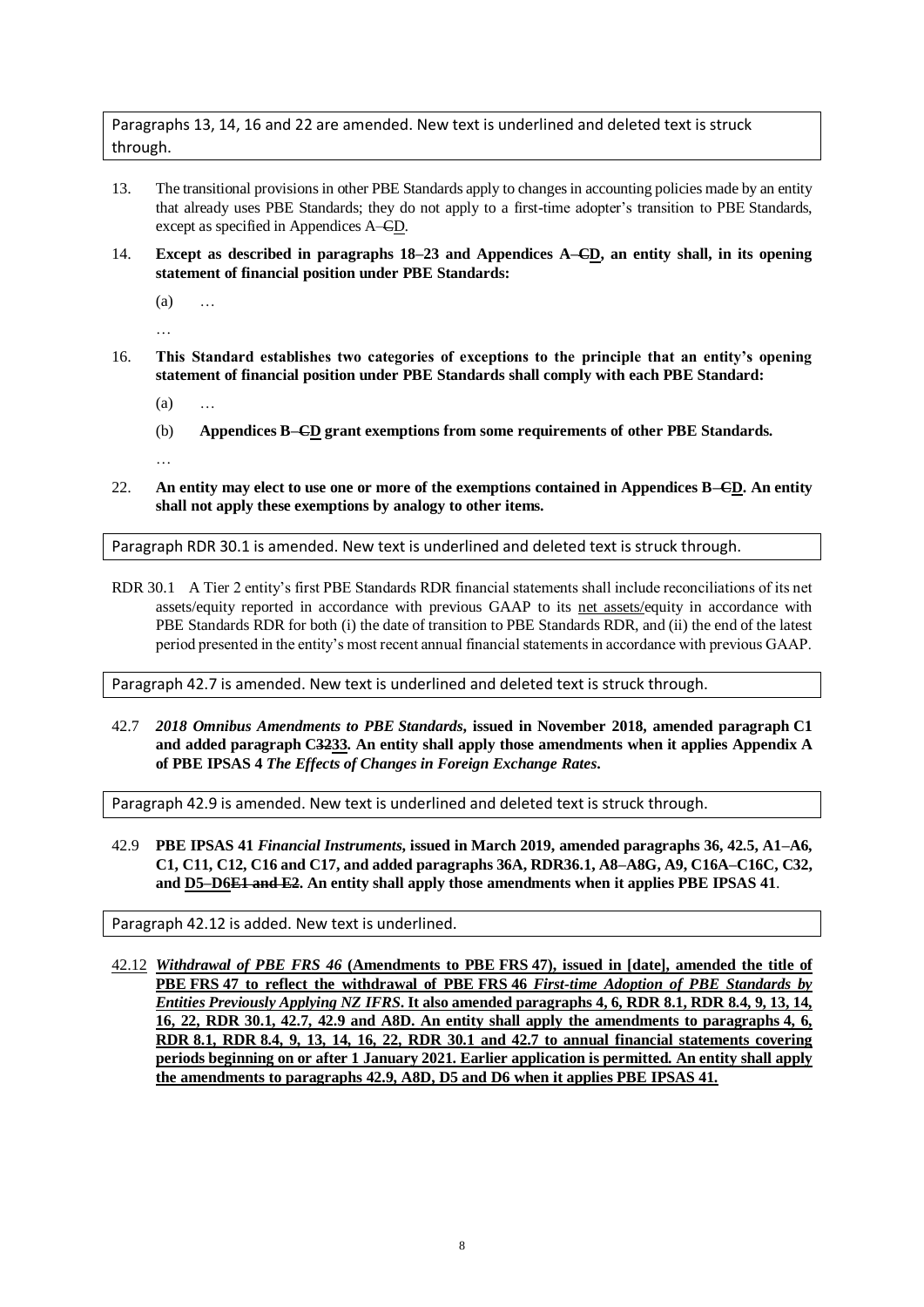## **Appendix A Exceptions to the Retrospective Application of other PBE Standards**

In Appendix A, paragraph A8D, which was added by PBE IPSAS 41, is amended. New text is underlined and deleted text is struck through.

A8D. An entity shall apply the impairment requirements in paragraphs 57–112 of PBE IPSAS 41 retrospectively subject to paragraphs A8E–A8G and D5–D6<del>E1–E2</del>.

## **Appendix D**

### **Short-Term Exemptions from PBE Standards**

Paragraphs E1 and E2, which were added by PBE IPSAS 41 *Financial Instruments*, are renumbered as paragraphs D5 and D6 and the preceding heading is amended. New text is underlined and deleted text is struck through.

### **Investment Entities**

 $D1$ .

D2. …

#### **Employee Benefits**

D3. …

**Uncertainty over Income Tax Treatments** 

 $\mathbf{D}4$ 

### **Exemption from the requirement to restate comparative information for PBE IPSAS 41**

### **Appendix E**

### **Short-Term Exemptions from PBE Standards**

- D5E1. If an entity's first PBE Standards reporting period begins before 1 January 2023 and the entity applies PBE IPSAS 41 *Financial Instruments*, the comparative information in the entity's first set of financial statements under PBE Standards need not comply with PBE IPSAS 30 *Financial Instruments: Disclosures* or PBE IPSAS 41, to the extent that the disclosures required by PBE IPSAS 30 relate to items within the scope of PBE IPSAS 41. For such entities, references to the 'date of transition to PBE Standards' shall mean, in the case of PBE IPSAS 30 and PBE IPSAS 41 only, the beginning of the first reporting period under PBE Standards.
- D6E2. An entity that chooses to present comparative information that does not comply with PBE IPSAS 30 and PBE IPSAS 41 in its first year of transition shall:
	- (a) Apply the requirements of its previous GAAP in place of the requirements of PBE IPSAS 41 to comparative information about items within the scope of PBE IPSAS 41.
	- (b) Disclose this fact together with the basis used to prepare this information.
	- (c) Treat any adjustment between the statement of financial position at the comparative period's reporting date (i.e., the statement of financial position that includes comparative information under previous GAAP) and the statement of financial position at the start of the first reporting period under PBE Standards (i.e., the first period that includes information that complies with PBE IPSAS 30 and PBE IPSAS 41) as arising from a change in accounting policy and give the disclosures required by paragraph 33(a)–(e) and (f) of PBE IPSAS 3. Paragraph 33(f) applies only to amounts presented in the statement of financial position at the comparative period's reporting date.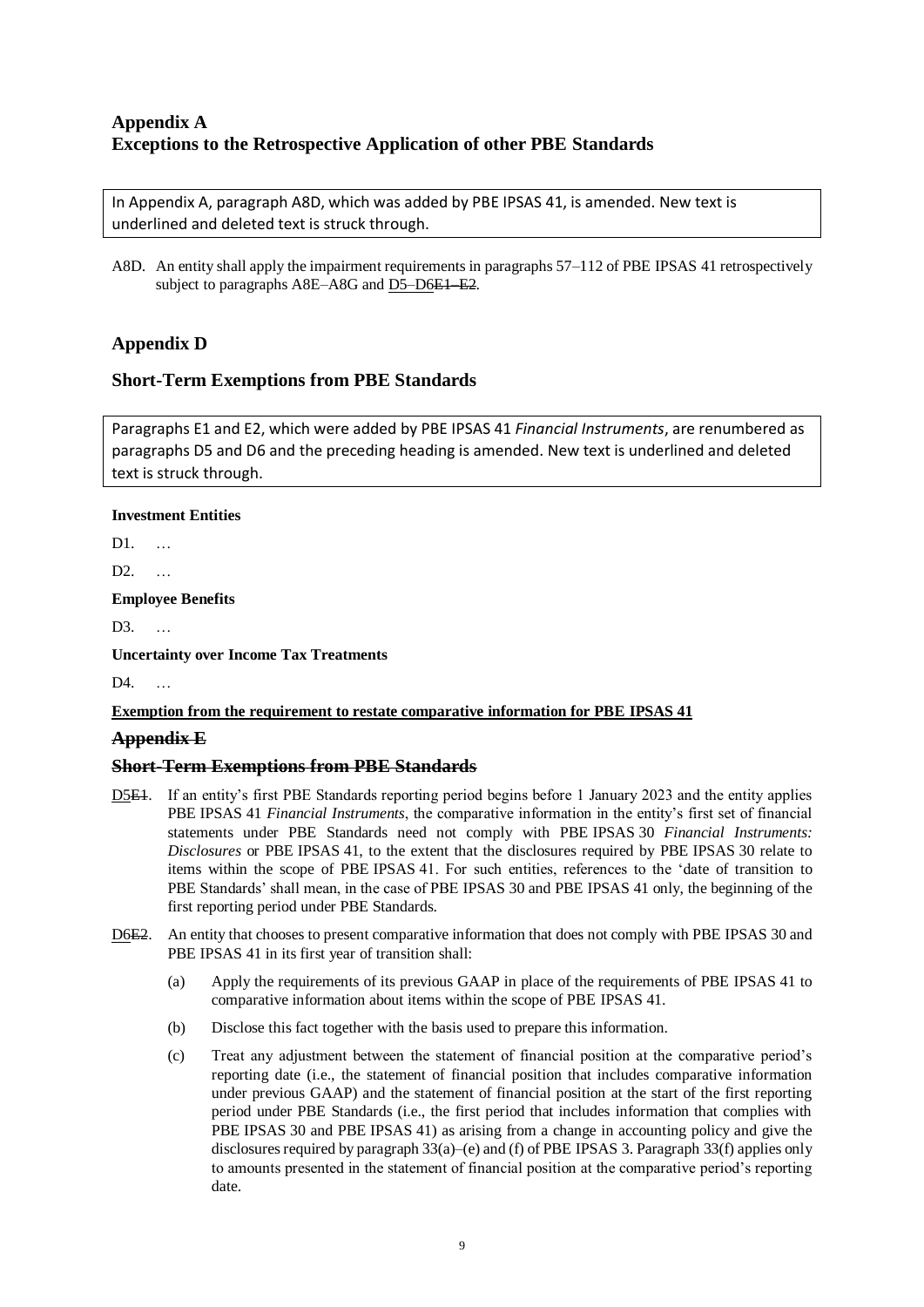(d) Apply paragraph 29(c) of PBE IPSAS 1 to provide additional disclosures when compliance with the specific requirements in PBE Standards is insufficient to enable users to understand the impact of particular transactions, other events and conditions on the entity's financial position and financial performance.

## **Basis for Conclusions**

*This Basis for Conclusions accompanies, but is not part of, PBE FRS 47.* 

The footnote to paragraph BC3 is amended. New text is underlined and deleted text is struck through.

BC3. The NZASB noted that public benefit entities (PBEs) transitioning to PBE Standards could be classified as those that had previously applied standards in the NZ IFRS suites of standards\* in the immediately preceding period and those that had not previously applied standards in the NZ IFRS suites of standards in the immediately preceding period.

…

When PBE Standards were first issued, tThe NZ IFRS suites of standards were include the various sets of standards based on IFRS that will exist at the time of transition, including NZ IFRS PBE, NZ IFRS, NZ IFRS Diff Rep and NZ IFRS RDR. NZ IFRS PBE and NZ IFRS Diff Rep were subsequently withdrawn.

Paragraph BC4 is amended. A footnote is added. New text is underlined.

BC4. The NZASB therefore developed two standards:

- (a) PBE FRS 46 *First-time Adoption of PBE Standards by Entities Previously Applying NZ IFRS;* and
- (b) PBE FRS 47 *First-time Adoption of PBE Standards by Entities Other Than Those Previously Applying NZ IFRS*.\*
- …
- This section of the Basis for Conclusions identifies matters considered when PBE FRS 46 and PBE FRS 47 were first developed. The NZASB subsequently withdrew PBE FRS 46 and amended the title of PBE FRS 47 in [date]. Matters considered at that time are discussed later in this Basis for Conclusions.

The footnote to paragraph BC5 is amended. New text is underlined.

- BC5. Entities that have not previously applied standards in the NZ IFRS suites of standards may be public sector or not-for-profit entities. The NZASB noted that these entities may have applied Old GAAP\* or may have applied other accounting policies in the preparation of their financial statements. In some cases, entities may not have prepared financial statements. In all cases, these entities would not have applied NZ IFRS 1 *First-time Adoption of New Zealand Equivalents to International Financial Reporting Standards*. The NZASB considered that a standard based on NZ IFRS 1 would provide entities transitioning to PBE Standards with concessions similar to those made available to other entities when they transitioned to NZ IFRS.
	- …
	- Old GAAP is New Zealand accounting standards and pronouncements that have authoritative support that were applicable in New Zealand prior to the adoption of NZ IFRS in New Zealand, and comprises Financial Reporting Standards (FRSs) and Statements of Standard Accounting Practice (SSAPs). [Old GAAP was withdrawn in 2015.]

### Paragraph BC7 is amended. New text is underlined and deleted text is struck through.

BC7. The NZASB has included an additional concession for Tier 2 not-for-profit entities on transition to PBE Standards. These entities are not required to present comparative information in their first set of financial statements under PBE Standards. The concession is available only on transition to PBE Standards (for example, when moving from PBE Simple Format Reporting standards or special purpose reporting to PBE Standards) and not when moving between different tiers of PBE Accounting Standards.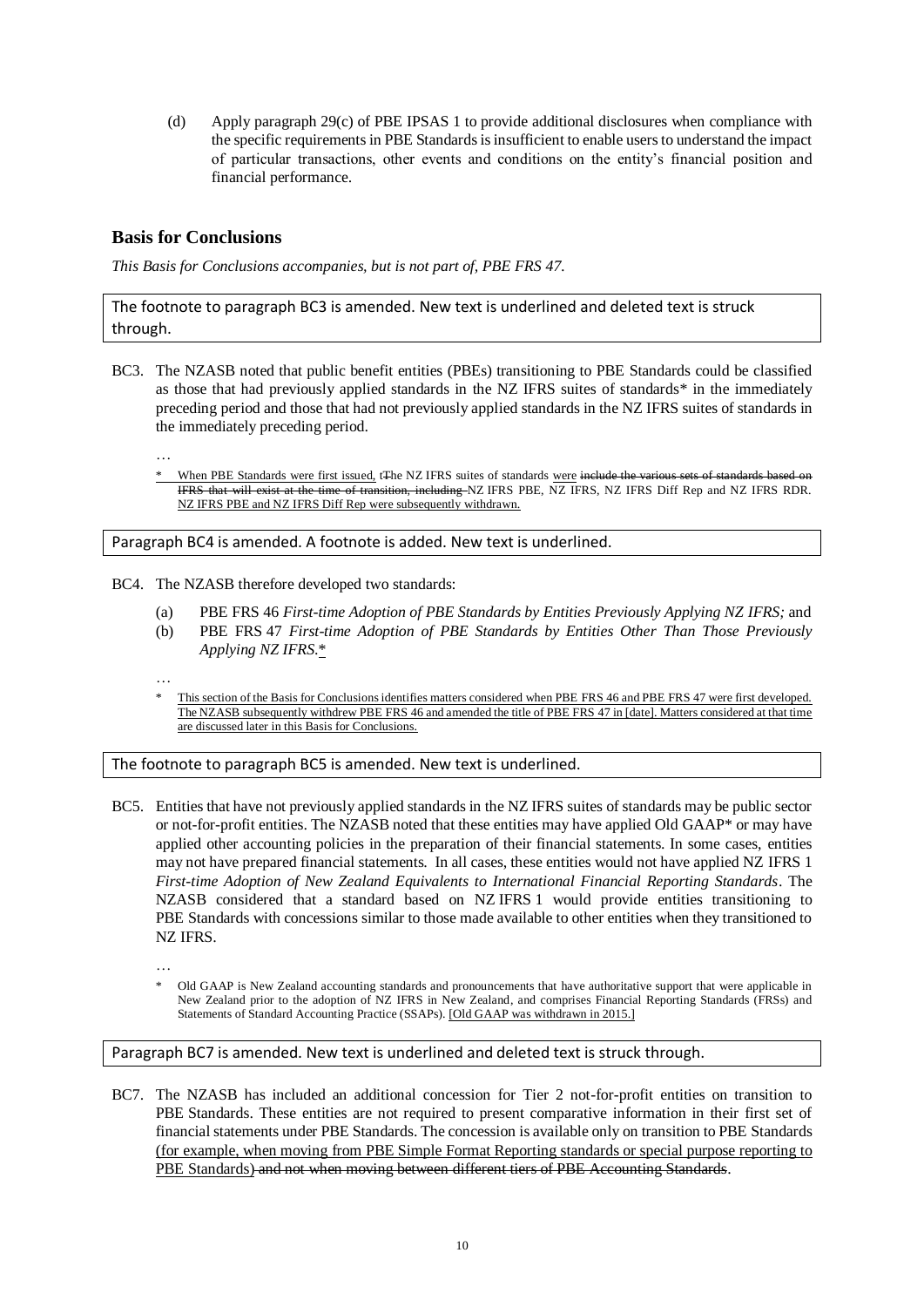#### Paragraphs BC13 to BC15 and the preceding heading are added.

#### **Withdrawal of PBE FRS 46 in [date]**

- BC13. PBE FRS 46 was withdrawn in [date]. In September 2019 the NZASB issued ED 2019-4 *Withdrawal of PBE FRS 46* (Proposed amendments to PBE FRS 47). The NZASB proposed to withdraw PBE FRS 46 because of the limited circumstances in which entities could apply the Standard and the increasing differences between NZ IFRS and PBE Standards. These differences meant that the assumptions underpinning the approach in PBE FRS 46 no longer held and it would be difficult to maintain PBE FRS 46 as a separate standard. The NZASB noted that PBE FRS 47 had been developed for a wider range of entities than PBE FRS 46 and did not assume that an entity had applied a particular set of accounting policies. It was therefore suitable for application by all entities adopting PBE Standards, including those previously applying NZ IFRS.
- BC14. The NZASB also proposed to change the title of PBE FRS 47 to *First-time Adoption of PBE Standards*.
- BC15. The NZASB considered whether the RDR concessions in PBE FRS 47 were appropriate for all Tier 2 entities adopting PBE Standards. PBE FRS 47 permits a Tier 2 not-for-profit entity not to provide comparative information in its first set of financial statements prepared under PBE Standards. If a Tier 2 not-for-profit entity makes use of this concession it is required to attach a copy of the previous year's financial statements and explain significant differences in accounting policies between the two sets of financial statements. This concession was originally included in PBE FRS 47 because of concerns that it could be onerous for not-for-profit entities that had not previously applied NZ IFRS, in particular smaller entities, to present full comparative financial information on transition to PBE Standards. The NZASB agreed that, following the withdrawal of PBE FRS 46, this concession should continue to be available to all Tier 2 not-for-profit entities.

## **Part E: Amendments to other PBE Standards**

## **PBE IPSAS 3** *Accounting Policies, Changes in Accounting Estimates and Errors*

Paragraph BC4 is amended. A footnote is added. New text is underlined and deleted text is struck through.

#### **First-time Adoption of PBE Standards**

BC4. The NZASB agreed to develop a separate standard to establish requirements and concessions for the firsttime adoption of PBE Standards. In developing PBE FRS 46 *First-time Adoption of PBE Standards by Entities Previously Applying NZ IFRS*, the NZASB decided that a change from one basis of accounting to another basis of accounting (for example, from NZ IFRSs to PBE Standards) is not a change in accounting policy to which PBE IPSAS 3 applies.\*

<sup>…</sup>

<sup>\*</sup> PBE FRS 46 was subsequently withdrawn – see *Withdrawal of PBE FRS 46* (Amendments to PBE FRS 47) issued in [Date].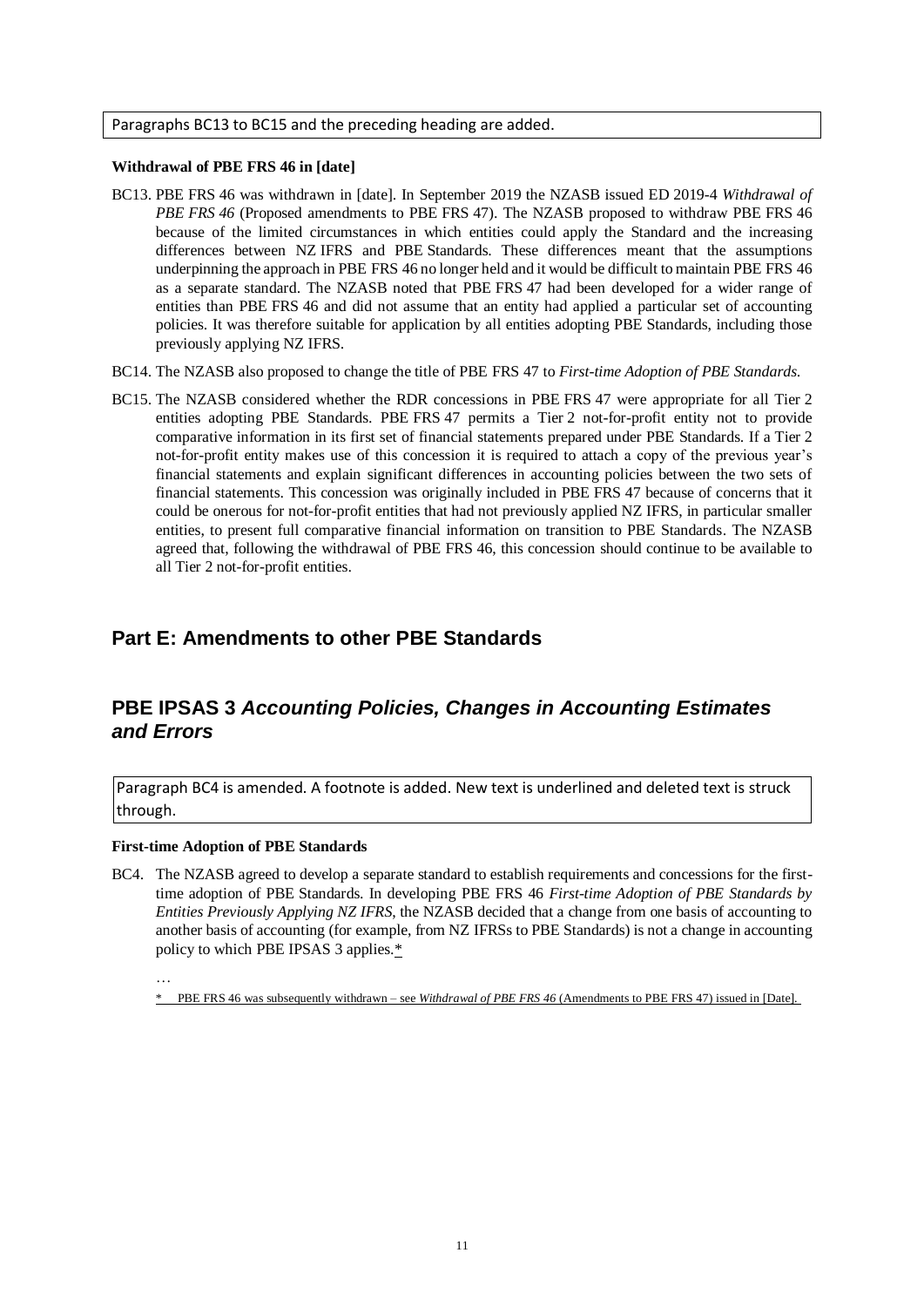## **PBE IPSAS 39** *Employee Benefits*

Paragraph 177 is amended. New text is underlined and deleted text is struck through.

177. When an entity adopts PBE FRS 47 *First-time Adoption of PBE Standards by Entities Other Than Those Previously Applying NZ IFRS* for financial reporting purposes subsequent to this effective date, this Standard applies to the entity's annual financial statements covering periods beginning on or after the date of adoption of PBE Standards.

## **PBE IPSAS 40** *PBE Combinations*

Paragraph 134.3 is amended and a footnote is added. New text is underlined and deleted text is struck through.

#### *Limited Retrospective Application*

134.3 An entity is permitted to apply the requirements of this Standard to PBE combinations that occurred before the effective date in paragraph 126.1, provided that on first-time application of this Standard it is also a first-time adopter of PBE Standards and has adopted PBE FRS 47 *First-time Adoption of PBE Standards by Entities Other Than Those Previously Applying NZ IFRS*.\*

…

\* In [date of issue of amending standard] the title of PBE FRS 47 was amended from *First-time Adoption of PBE Standards by Entities Previously Applying NZ IFRS* to *First-time Adoption of PBE Standards.* See *Withdrawal of PBE FRS 46* (Amendments to PBE FRS 47) issued in [Date].

Paragraph AG50.1 is amended. New text is underlined and deleted text is struck through.

- AG50.1 Where the resulting entity is a continuing reporting entity and has previously applied PBE Standards prior to the amalgamation but one or more of the combining operations have not previously applied PBE Standards prior to the amalgamation, the resulting entity shall:
	- (a) Prepare an opening statement of financial position as at the amalgamation date (this shall be the date of transition to PBE Standards) in accordance with paragraphs 10–23 of PBE FRS 47 *Firsttime Adoption of PBE Standards by Entities Other Than Those Previously Applying NZ IFRS* for each of the combining operations that have not previously applied PBE Standards; and
	- (b) Use the same accounting policies for those combining operations as are already being applied by the continuing reporting entity. However, the resulting entity may early adopt new or amending PBE Standards that have been issued but are not yet effective.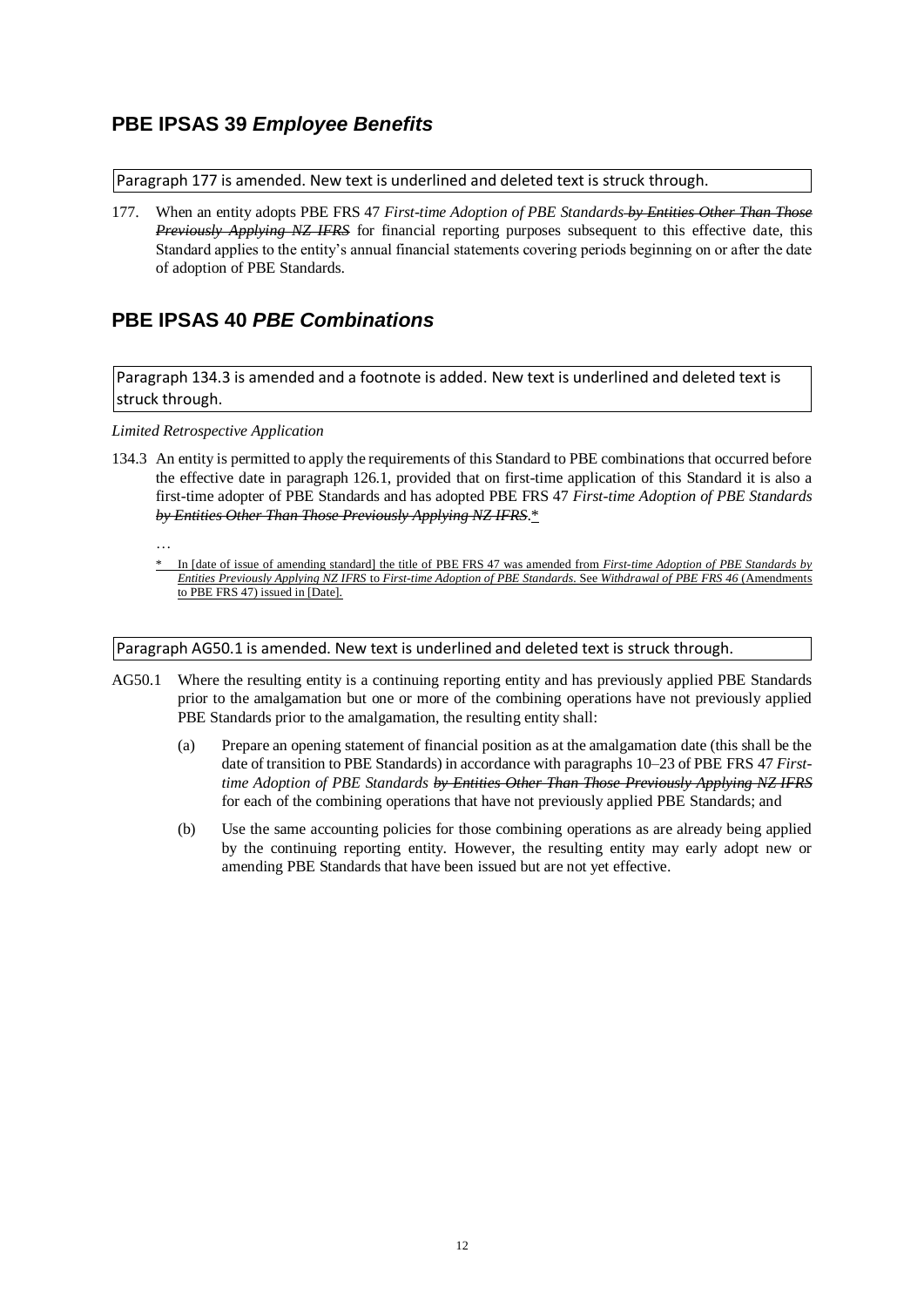# **PBE IPSAS 41** *Financial Instruments*

PBE IPSAS 41, issued in March 2017, amended PBE FRS 47. These amendments were set out in Appendix D of PBE IPSAS 41. For the avoidance of doubt, the impact of *Withdrawal of PBE FRS 46*  (Amendments to PBE FRS 47) on those amendments to PBE FRS 47 is noted here. These amendments will be shown in Appendix D of PBE IPSAS 41 until those amendments are compiled.

## **Appendix D (of PBE IPSAS 41) Amendments to Other Standards**

## …

## **PBE FRS 47** *First-time Adoption of PBE Standards by Entities Other Than Those Previously Applying NZ IFRS*

Paragraph A8D, which was added by PBE IPSAS 41, is amended. New text is underlined and deleted text is struck through.

### **Impairment of Financial Assets**

A8D. An entity shall apply the impairment requirements in paragraphs 57–112 of PBE IPSAS 41 retrospectively subject to paragraphs A8E–A8G and D5–D6<del>E1–E2</del>.

Paragraphs E1 and E2 are renumbered as paragraphs D5 and D6 and the preceding heading is amended. New text is underlined and deleted text is struck through.

### **Uncertainty over Income Tax Treatments**

 $\mathbf{D}4$ .

## **Exemption from the requirement to restate comparative information for PBE IPSAS 41**

## **Appendix E: Short-Term Exemptions from PBE Standards**

- D5E1. If an entity's first PBE Standards reporting period begins before 1 January 2023 and the entity applies PBE IPSAS 41 *Financial Instruments*, …
- D6E2. An entity that chooses to present comparative information that does not comply with PBE IPSAS 30 and PBE IPSAS 41 in its first year of transition shall:
	- (a) …

# **PBE FRS 42** *Prospective Financial Statements*

Paragraph 73 is amended and a footnote is added. Paragraph 73.3 is added. New text is underlined and deleted text is struck through.

73. If an entity issues prospective financial statements in accordance with this Standard prior to its adoption of PBE Standards, it shall apply PBE FRS 46 *First-time Adoption of PBE Standards by Entities Previously Applying NZ IFRS* or PBE FRS 47 *First-time Adoption of PBE Standards by Entities Other Than Those Previously Applying NZ IFRS* as appropriate.

…

…

73.3 Withdrawal of PBE FRS 46 (Amendments to PBE FRS 47) issued in [date] amended paragraph 73.

<sup>\*</sup> In [date of issue of amending standard] the title of PBE FRS 47 was amended from *First-time Adoption of PBE Standards by Entities Previously Applying NZ IFRS* to *First-time Adoption of PBE Standards.* See *Withdrawal of PBE FRS 46* (Amendments to PBE FRS 47) issued in [Date].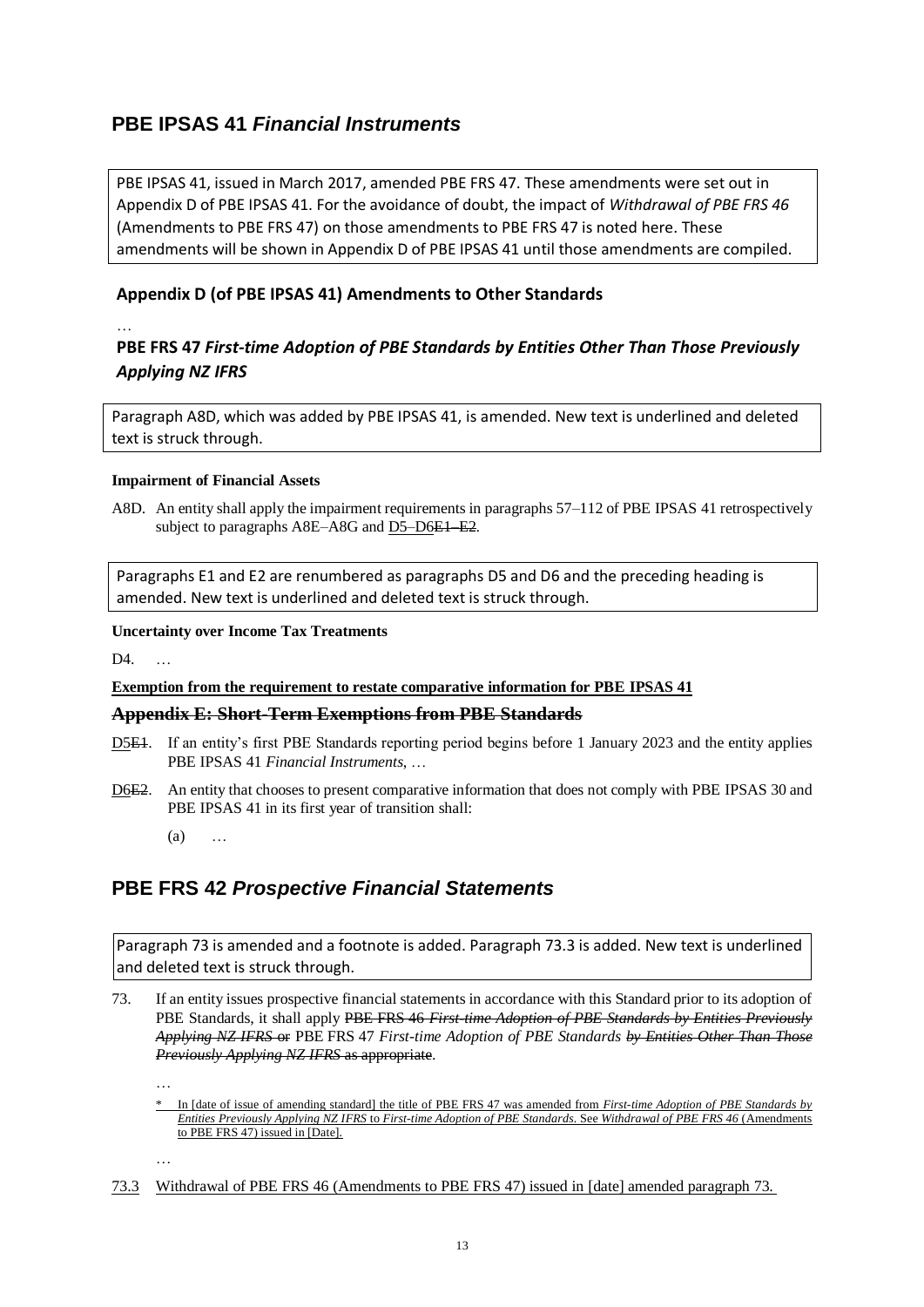# **XRB A1** *Application of the Accounting Standards Framework*

| Appendix C is amended. Deleted text is struck through. |                                                                                                         |  |  |  |
|--------------------------------------------------------|---------------------------------------------------------------------------------------------------------|--|--|--|
| <b>Accounting Standards</b>                            |                                                                                                         |  |  |  |
| PBE FRS 46                                             | First time Adoption of PBE Standards by Entities Previously Applying NZ IFRS                            |  |  |  |
| PBE FRS 47                                             | First-time Adoption of PBE Standards by Entities Other Than Those Previously<br><b>Applying NZ IFRS</b> |  |  |  |

# **Part F: Amendments to EG A1** *Guide to Application of the Accounting Standards Framework*

Amendments to EG A1 as a consequence of the issuance of *Withdrawal of PBE FRS 46* (Amendments to PBE FRS 47) are shown below. Explanatory guides may be issued without formal public consultation because they contain explanatory material, have no legal status and are not mandatory. These amendments are included in this ED for completeness.

Paragraph 86 is amended.<sup>2</sup> New text is underlined and deleted text is struck through.

86 XRB A1 also sets out the "first-time adoption" requirements that must be applied when an entity first moves into a particular tier: a Tier 3 or Tier 4 PBE that subsequently applies Tier 1 or Tier 2 PBE Accounting Requirements is required to apply PBE FRS 47 *First-time Adoption of PBE Standards by Entities Other Than Those Previously Applying NZ IFRS*.

# **Part G: Changing heading levels in PBE FRS 47**

The following headings are changed from Level 2 (10 font, bold, not italics) to Level 3 (10 font, italics). This aligns the level of these headings with the level of the equivalent headings in NZ IFRS 1 *First-time Adoption of New Zealand Equivalents to International Financial Reporting Standards*.

| Heading                                                                                            | Paragraph |
|----------------------------------------------------------------------------------------------------|-----------|
| <i>Estimates</i>                                                                                   | 18        |
| Non-PBE Standards Comparative Information and Historical Summaries                                 | 28        |
| <b>Reconciliations</b>                                                                             | 30        |
| Designation of Financial Assets or Financial Liabilities                                           | 36        |
| Use of Fair Value as Deemed Cost                                                                   | 37        |
| Use of Deemed Cost for Investments in Controlled Entities, Joint Ventures and<br><i>Associates</i> | 38        |
| <b>Interim Financial Reports</b>                                                                   | 39        |
| <b>Prospective Financial Statements</b>                                                            | 41        |

1

<sup>&</sup>lt;sup>2</sup> Paragraph 86, as shown in this ED, reflects recent editorial amendments to EG A1.